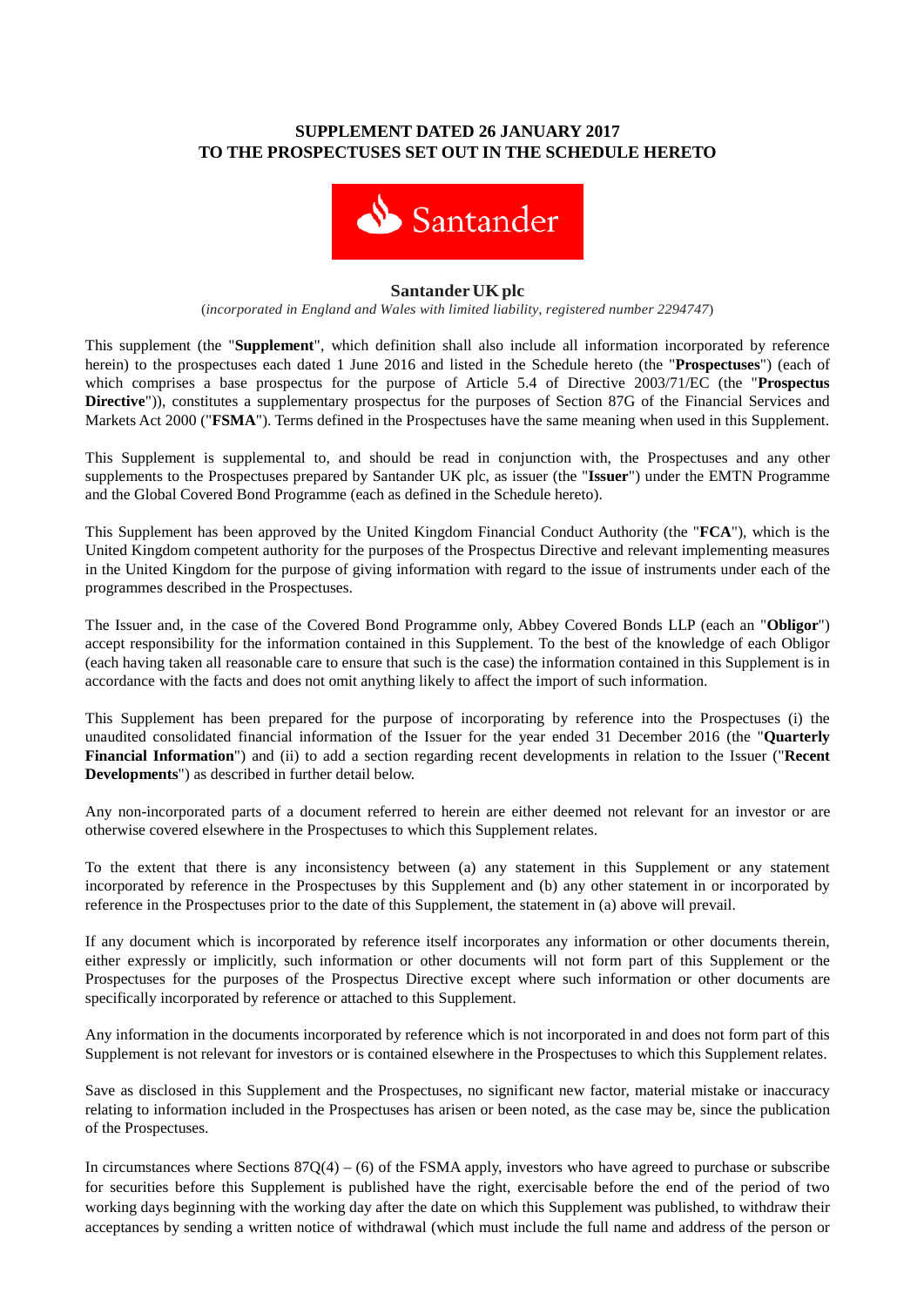entity wishing to exercise such statutory withdrawal right and identify the transferable securities to which that statutory withdrawal right relates) by electronic mail to treasurylegal@santander.co.uk.

## **PUBLICATION OF QUARTERLY MANAGEMENT STATEMENT**

On 25 January 2017, Santander UK Group Holdings plc, the immediate parent company of the Issuer, published its unaudited quarterly management statement for the year ended 31 December 2016 ( the "**Quarterly Management Statement**").

The content of Appendix 4 appearing on page 22 of such Quarterly Management Statement, which contains the Quarterly Financial Information of the Issuer, is hereby incorporated in, and forms part of, each Prospectus.

A copy of the Quarterly Management Statement has been submitted to the National Storage Mechanism (available for viewing at: http://www.morningstar.co.uk/uk/NSM).

The relevant sections of the Quarterly Management Statement listed above are also available for viewing at: [http://www.santander.co.uk/uk/about-santander-uk/investor-relations/santander-uk-plc/.](http://www.santander.co.uk/uk/about-santander-uk/investor-relations/santander-uk-plc/)

The following terms from the glossary of financial services industry terms as used in the Quarterly Management Statement are incorporated in, and form part of, each Prospectus:

Customer loans / customer deposits Money lent to or deposited by all individuals and companies that are not credit institutions. Such funds are predominantly recorded as assets and liabilities in the balance sheet under Loans and advances to customers and Deposits by customers, respectively.

Impairment losses The raising of a charge against profit for the incurred loss inherent in the lending book following an impairment review. For financial assets carried at amortised cost, impairment losses are recognised in the income statement and the carrying amount of the financial asset or group of financial assets is reduced by establishing an allowance for impairment losses. For available-for- sale financial assets, the cumulative loss including impairment losses is removed from equity and recognised in the income statement.

Medium-Term Funding (MTF) Shown at a sterling equivalent value. Consists of senior debt issuance, asset-backed issuance (including securitisation and covered bond issuance) and structured issuance (including firm financing repurchase agreements). MTF excludes any collateral received from the Bank of England's Funding for Lending Scheme (FLS) or Term Funding Scheme (TFS).

Net fee and commission income Fee and commission income minus other fees paid that are not an integral part of the effective interest rate. For retail and corporate products, fee and commission income consists principally of collection services fees, commission on foreign currencies, commission and other fees received from retailers for processing credit card transactions, fees received from other credit card issuers for providing cash advances for their customers through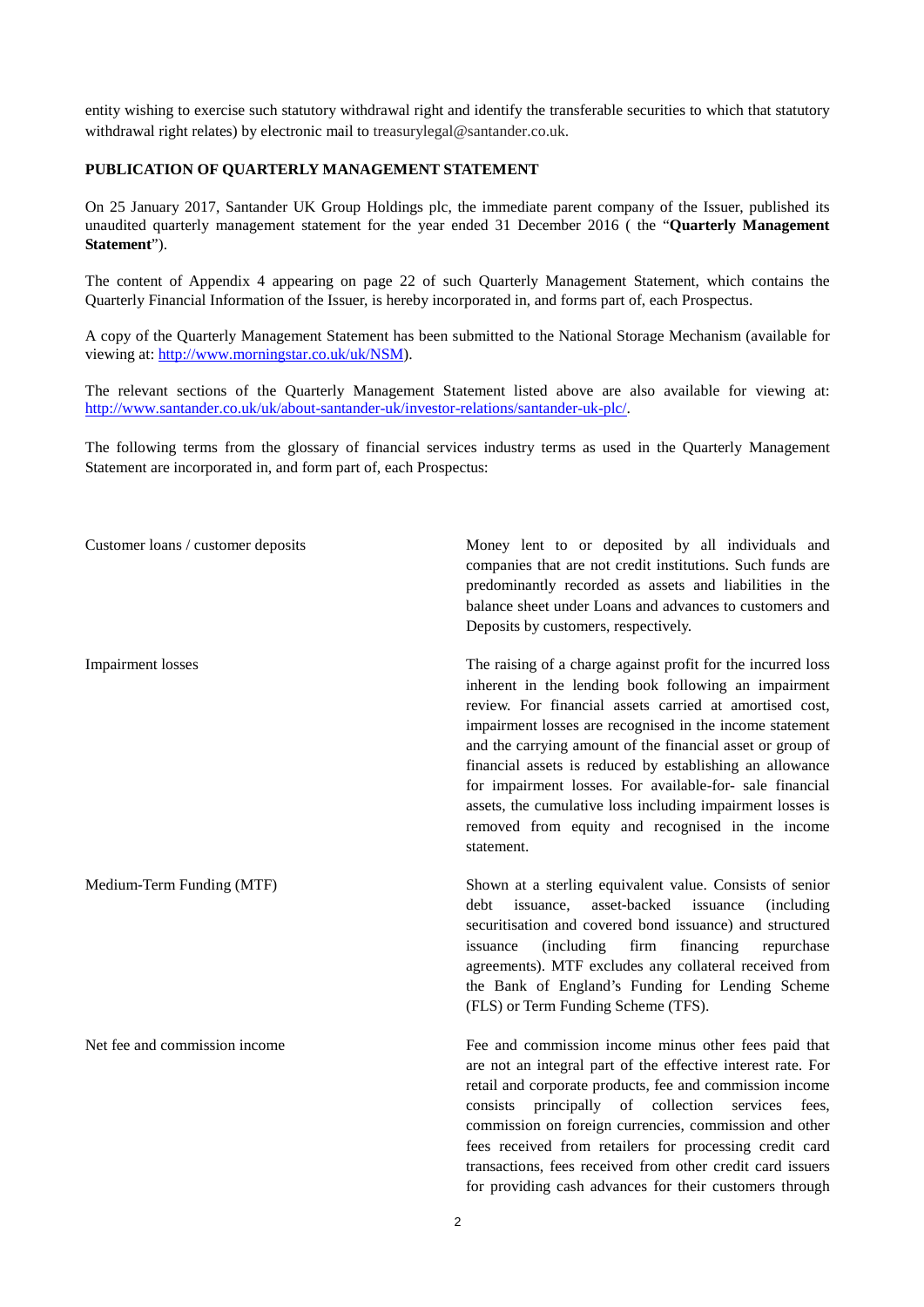|                            | the Santander UK group's branch and ATM networks,<br>annual fees payable by credit card holders and fees for<br>non-banking financial products.                                                                                                 |
|----------------------------|-------------------------------------------------------------------------------------------------------------------------------------------------------------------------------------------------------------------------------------------------|
| Net interest income        | The difference between interest received on assets and<br>interest paid on liabilities.                                                                                                                                                         |
| Regulatory capital         | The amount of capital that the Santander UK group holds,<br>determined in accordance with rules established by the<br>UK PRA for the consolidated Santander UK group and by<br>local regulators for individual Santander UK group<br>companies. |
| Risk-weighted assets (RWA) | Risk-weighted assets (RWA).                                                                                                                                                                                                                     |
| Total operating income     | Total operating income comprises net interest and similar<br>income, net fee and commission income and net trading<br>and other income, as described in Notes 3, 4 and 5,<br>respectively, of the Consolidated Financial Statements.            |

## **RECENT DEVELOPMENTS**

The following wording shall, by virtue of this Supplement, be added on page 153 of the EMTN Programme Prospectus and page 155 of the Covered Bond Prospectus:

On December 22, 2016, Santander UK Group Holdings plc announced that the Board of Santander UK Group Holdings plc (the ''**Board**'') had approved a revised business model and legal entity structure to comply with the ring-fencing requirements in the UK (specifically, the Banking Reform Act), which must be implemented by January 1, 2019. In this context, and in light of the changeable macro environment, the Board concluded that greater certainty for the UK group customers would be provided with a 'wide' ring-fence structure, rather than the 'narrow' ring-fence originally envisaged. Under this revised model the Issuer, the ring-fenced bank, will serve all retail, commercial and corporate customers of the UK group. Abbey National Treasury Services plc, a fully owned subsidiary of the Issuer, will no longer become the non ring-fenced bank. Abbey National Treasury Services plc's activities will be revised as part of the new ring-fencing model. It is intended to complete all necessary actions to implement ring-fencing well in advance of the legislative implementation deadline of January 1, 2019.

Implementation remains subject to regulatory and court approvals and various other authorizations.

#### **GENERAL**

This Supplement will be published on the website of the London Stock Exchange at the following link: http://www.londonstockexchange.com/exchange/news/market-news/market-news-home.html.